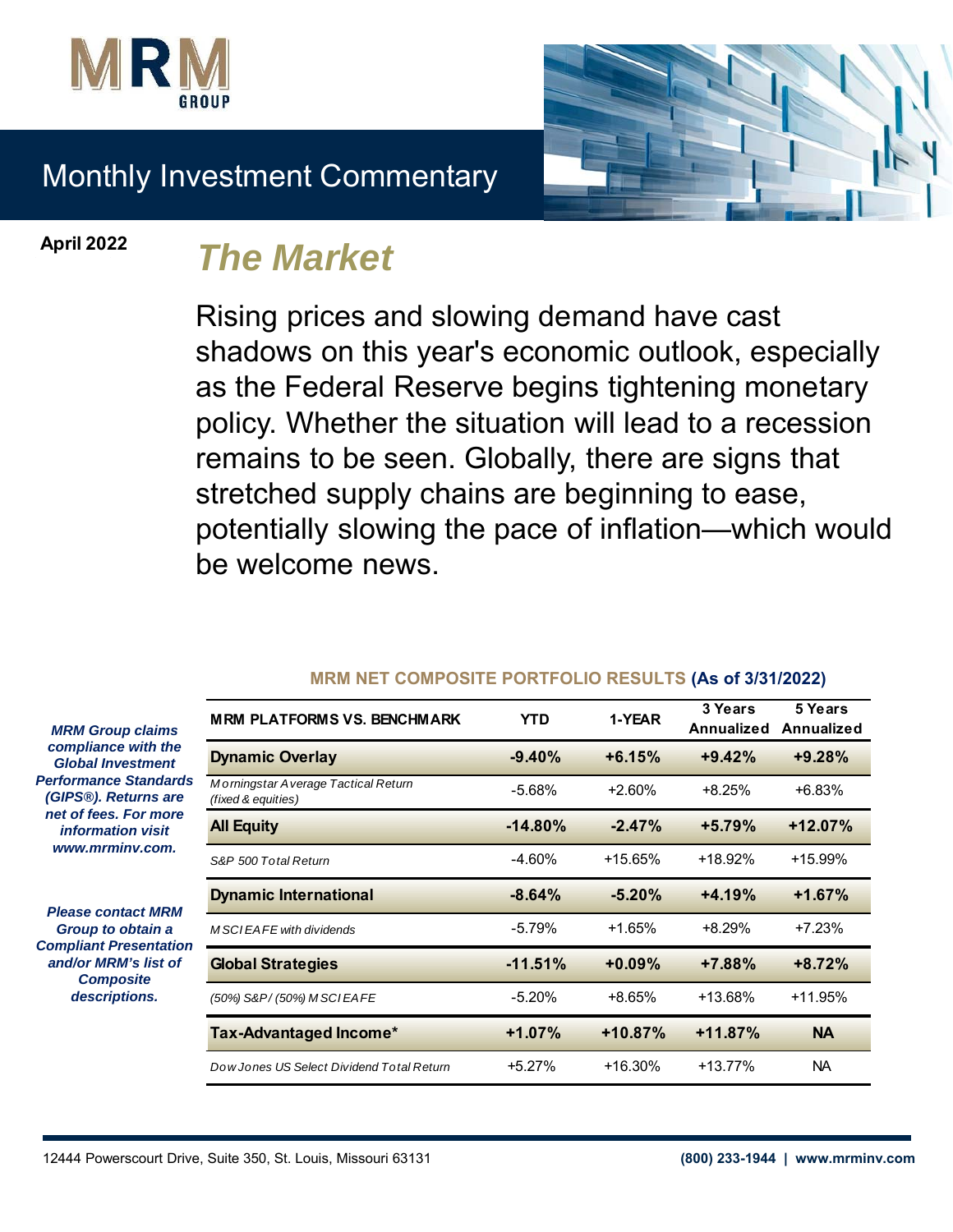## **Monthly Investment Commentary**



# *U.S. stocks and economy*

The U.S. economy is looking increasingly at risk of a slowdown. Persistently high inflation, the unknown impact of higher commodity and energy prices as a result of the Russia-Ukraine war, and indications that demand is softening have raised concerns about future economic growth. Meanwhile, the Federal Reserve has begun tightening monetary policy in an effort to control inflation which adds to the pressure. Whether this combination is enough to slow the economy markedly (perhaps into recession), remains to be seen. For now, though, the mix of higher prices and slower demand suggests an economy that is under pressure from "countercyclical inflation"—that is, when prices rise fast enough to slow economic growth.

# *Price pressures outrun demand*

While a deeply negative spread doesn't necessarily suggest a severe slowdown is imminent, the unfortunate reality in the current environment is that demand isn't poised to pick up markedly. Even if prices start to decline as inflation cools, that could simply mean companies are drawing down their inventories and cutting prices as demand drops (thus hurting profit margins). A slowing growth rate is consistent with where we are in the monetary policy cycle. As the Federal Reserve has started to raise short-term interest rates—and to

emphasize its commitment to reining in inflation's fastest rise in decades—financial conditions have begun to tighten.

# *Margins moving sideways*

In addition to margins, the stock market's valuations tend to come under pressure when financial conditions tighten. The most recent decline in the S&P 500's forward price-toearnings (P/E) ratio has mostly been due to the significant improvement in forward earnings estimates during the economy's rebound from the COVID-induced recession. Yet, as stocks have struggled this year, the numerator (P in P/E) has contributed to some of the decline. While that may make the market look more attractive today, the Fed model is starting to suggest that stocks are getting increasingly expensive. To be sure, it isn't close to levels during prior market peaks, but the spread has fallen to the lowest since 2009.

# *MRM's View*

Although the financial system should be less fragile than last time around, with the Fed committed to keeping more reserves in the system, the economic and market impact could play out as it did in the last round of QT. We would expect long-term yields to peak over the next few months as policy becomes restrictive and risk assets to see heightened volatility.

*Source: Schwab*

### **MRM Global Strategies MRM Dynamic Overlay – ETFs MRM All Domestic Equity**

| <b>APPLE INC COM</b>                        | 5.00%  | ISHARES S&P LATIN AMERICA 40 INDEX    | 5.00%  | <b>APPLE INC COM</b>                | 5.00%  |
|---------------------------------------------|--------|---------------------------------------|--------|-------------------------------------|--------|
| AMERICAN INTL GROUP INC                     | 5.00%  | ISHARES S&P 500 VALUE INDEX FUND      | 10.00% | AMERICAN INTL GROUP INC             | 5.00%  |
| <b>AMERICAN EXPRESS CO</b>                  | 5.00%  | ISHARES S&P 100 INDEX FUND            | 15.00% | CARLYLE GROUP L P COM UTS LTD       | 5.00%  |
| <b>CENTENE CORP DEL</b>                     | 5.00%  | POWERSHARES QQQ TRUST                 | 8.00%  | <b>CENTENE CORP DEL</b>             | 6.00%  |
| <b>CAPRI HOLDINGS LIMITED SHS</b>           | 5.00%  | GUGGENHEIM S&P 500 EQUAL WEIGHT       | 15.00% | <b>CAPRI HOLDINGS LIMITED SHS</b>   | 6.00%  |
| CVS HEALTH CORPORATION COM                  | 5.00%  | SPDR S&P 500 TRUST                    | 25.00% | CVS HEALTH CORPORATION COM          | 5.00%  |
| <b>WISDOMTREE INDIA EARNINGS FUND</b>       | 3.00%  | <b>VANGUARD GROWTH INDEX FUND</b>     | 11.00% | <b>DEERE &amp; CO</b>               | 5.00%  |
| META PLATFORMS INC CL A                     | 5.00%  | HEALTH CARE SELECT SECTOR             | 10.00% | META PLATFORMS INC CL A             | 5.00%  |
| ALPHABET INC CAP STK CL C                   | 6.00%  | FDIC CASH NOT COVERED BY SIPC         | 1.00%  | ALPHABET INC CAP STK CL C           | 6.00%  |
| <b>INTERNATIONAL BUSINESS MACHS</b>         | 10.00% |                                       |        | <b>INTERNATIONAL BUSINESS MACHS</b> | 10.00% |
| <b>ISHARES S&amp;P INDIA NIFTY 50 INDEX</b> | 3.00%  |                                       |        | <b>MOSAIC CO</b>                    | 5.00%  |
| MOSAIC CO                                   | 5.00%  | <b>MRM Dynamic International</b>      |        | MICROSOFT CORP                      | 6.00%  |
| <b>MICROSOFT CORP</b>                       | 4.00%  | WISDOMTREE INDIA EARNINGS FUND        | 14.00% | <b>NIKE INC CL B</b>                | 5.00%  |
| NIKE INC CL B                               | 5.00%  | <b>ISHARES MSCI CANADA INDEX FUND</b> | 20.00% | NORTHROP GRUMMAN CORP               | 5.00%  |
| <b>NORTHROP GRUMMAN CORP</b>                | 5.00%  | ISHARES MSCI NETHERLANDS              | 15.00% | <b>NVIDIA CORP</b>                  | 5.00%  |
| <b>NVIDIA CORP</b>                          | 5.00%  | <b>ISHARES MSCI TAIWAN INDEX FUND</b> | 20.00% | QUALCOMM INC                        | 5.00%  |
| <b>QUALCOMM INC</b>                         | 5.00%  | ISHARES S&P INDIA NIFTY 50 INDEX      | 10.00% | <b>TRACTOR SUPPLY CO</b>            | 5.00%  |
| SPDR S&P 500 TRUST                          | 5.00%  | SPDR S&P 500 TRUST                    | 20.00% | UNITEDHEALTH GROUP                  | 5.00%  |
| <b>TRACTOR SUPPLY CO</b>                    | 3.00%  | FDIC CASH NOT COVERED BY SIPC         | 1.00%  | FDIC CASH NOT COVERED BY SIPC       | 1.00%  |
| UNITEDHEALTH GROUP                          | 5.00%  |                                       |        |                                     |        |
| FDIC CASH NOT COVERED BY SIPC               | 1.00%  |                                       |        |                                     |        |
|                                             |        |                                       |        |                                     |        |

## **MRM model holdings as of March 31, 2022**

| <b>MRM GIODAL Strategies</b>      |       | $M$ KM Dynamic Overlay $-$ ETFS       |        | <b>MRM All DOMESTIC EQUITY</b>    |       |
|-----------------------------------|-------|---------------------------------------|--------|-----------------------------------|-------|
| APPLE INC COM                     | 5.00% | ISHARES S&P LATIN AMERICA 40 INDEX    | 5.00%  | <b>APPLE INC COM</b>              | 5.00% |
| AMERICAN INTL GROUP INC           | 5.00% | ISHARES S&P 500 VALUE INDEX FUND      | 10.00% | AMERICAN INTL GROUP INC           | 5.00% |
| AMERICAN EXPRESS CO               | 5.00% | <b>ISHARES S&amp;P 100 INDEX FUND</b> | 15.00% | CARLYLE GROUP L P COM UTS LTD     | 5.00% |
| CENTENE CORP DEL                  | 5.00% | POWERSHARES QQQ TRUST                 | 8.00%  | <b>CENTENE CORP DEL</b>           | 6.00% |
| <b>CAPRI HOLDINGS LIMITED SHS</b> | 5.00% | GUGGENHEIM S&P 500 EQUAL WEIGHT       | 15.00% | <b>CAPRI HOLDINGS LIMITED SHS</b> | 6.00% |
| CVS HEALTH CORPORATION COM        | 5.00% | SPDR S&P 500 TRUST                    | 25.00% | CVS HEALTH CORPORATION COM        | 5.00% |
| WISDOMTREE INDIA EARNINGS FUND    | 3.00% | <b>VANGUARD GROWTH INDEX FUND</b>     | 11.00% | DEERE & CO                        | 5.00% |
| META PLATFORMS INC CL A           | 5.00% | <b>HEALTH CARE SELECT SECTOR</b>      | 10.00% | META PLATFORMS INC CL A           | 5.00% |
| ALPHABET INC CAP STK CL C         | 6.00% | FDIC CASH NOT COVERED BY SIPC         | 1.00%  | ALPHABET INC CAP STK CL C         | 6.00% |
|                                   |       |                                       |        |                                   |       |

#### **MRM Dynamic International**

| MICROSOFT CORP        | 4.00% | WISDOMTREE INDIA EARNINGS FUND        | 14.00% | NIKE INC CL B                 | 5.00% |
|-----------------------|-------|---------------------------------------|--------|-------------------------------|-------|
| NIKE INC CL B         | 5.00% | <b>ISHARES MSCI CANADA INDEX FUND</b> | 20.00% | NORTHROP GRUMMAN CORP         | 5.00% |
| NORTHROP GRUMMAN CORP | 5.00% | ISHARES MSCI NETHERLANDS              | 15.00% | NVIDIA CORP                   | 5.00% |
| NVIDIA CORP           | 5.00% | <b>ISHARES MSCI TAIWAN INDEX FUND</b> | 20.00% | QUALCOMM INC                  | 5.00% |
| QUALCOMM INC          | 5.00% | ISHARES S&P INDIA NIFTY 50 INDEX      | 10.00% | <b>TRACTOR SUPPLY CO</b>      | 5.00% |
| SPDR S&P 500 TRUST    | 5.00% | SPDR S&P 500 TRUST                    | 20.00% | UNITEDHEALTH GROUP            | 5.00% |
| TRACTOR SUPPLY CO     | 3.00% | FDIC CASH NOT COVERED BY SIPC         | 1.00%  | FDIC CASH NOT COVERED BY SIPC | 1.00% |

| <b>APPLE INC COM</b>              | 5.00%  |
|-----------------------------------|--------|
| AMERICAN INTL GROUP INC           | 5.00%  |
| CARLYLE GROUP L P COM UTS LTD     | 5.00%  |
| <b>CENTENE CORP DEL</b>           | 6.00%  |
| <b>CAPRI HOLDINGS LIMITED SHS</b> | 6.00%  |
| CVS HEALTH CORPORATION COM        | 5.00%  |
| DEERE & CO                        | 5.00%  |
| META PLATFORMS INC CL A           | 5.00%  |
| ALPHABET INC CAP STK CL C         | 6.00%  |
| INTERNATIONAL BUSINESS MACHS      | 10.00% |
| <b>MOSAIC CO</b>                  | 5.00%  |
| MICROSOFT CORP                    | 6.00%  |
| NIKE INC CL B                     | 5.00%  |
| NORTHROP GRUMMAN CORP             | 5.00%  |
| NVIDIA CORP                       | 5.00%  |
| QUALCOMM INC                      | 5.00%  |
| <b>TRACTOR SUPPLY CO</b>          | 5.00%  |
| UNITEDHEALTH GROUP                | 5.00%  |
| FDIC CASH NOT COVERED BY SIPC     | 1.00%  |